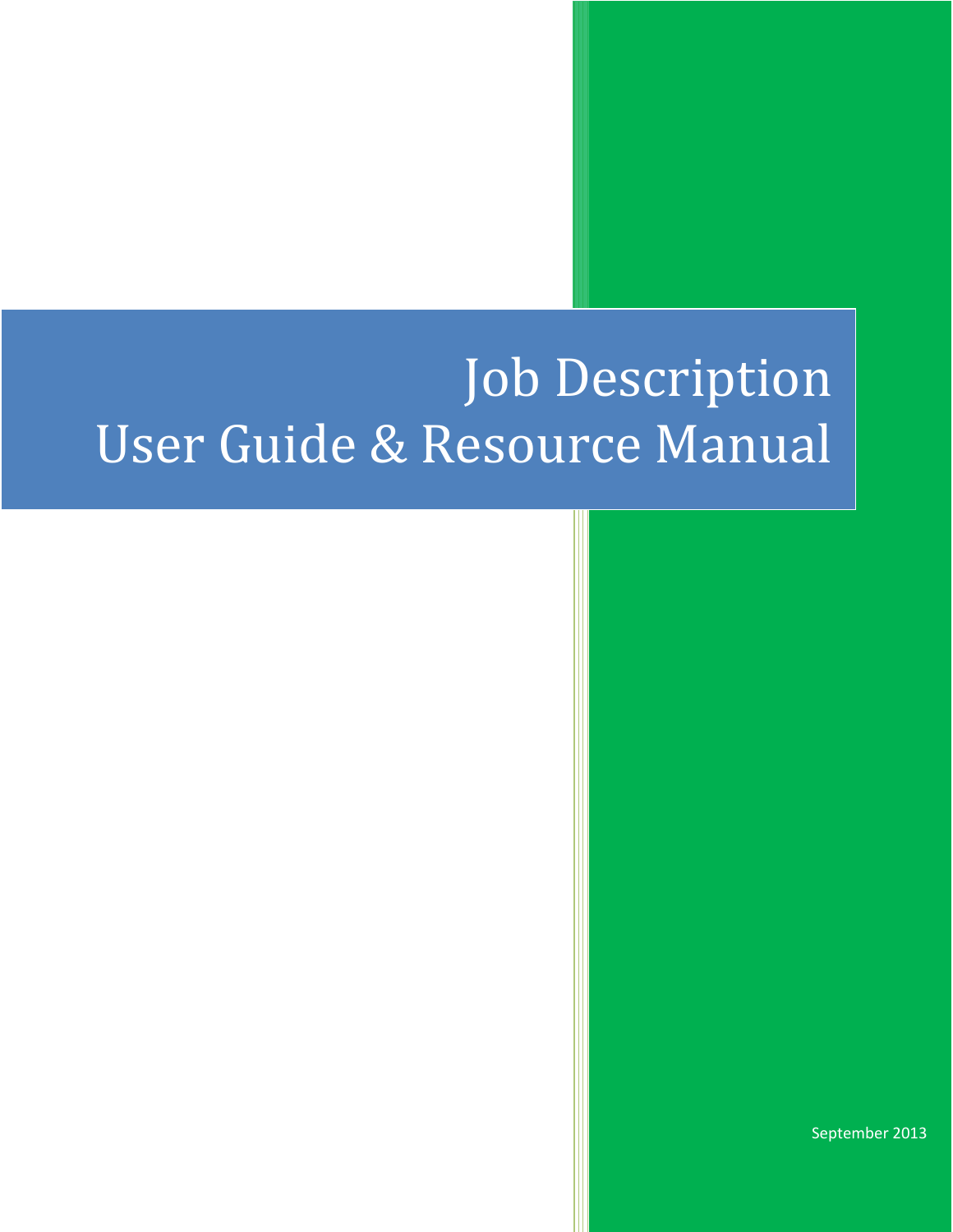#### Introduction & Table of Contents

**Introduction** As part of a grant funded by the National Association of County and City Health Officials, Columbus Public Health (Columbus, Ohio), with the support of the Ohio State University College of Public Health, Center for Public Health Practice, convened a team of interested practitioners representing state and local public health jurisdictions in January 2013 to create a job description template. The goal was to create a functional competency-based job description template that:

- incorporates position-specific competencies;
- supports the agency's overall performance review and workforce development processes;
- can be adapted to meet agency specific needs; and
- addresses the documentation requirement association with Public Health Accreditation Board Standard 11.1.5. (Version 1.0)

This document serves as a user guide and resource manual for utilizing the template.

*Important Note: This template is based on Version 1.0 of the PHAB Standards and Measures. Use of this template does not guarantee compliance with PHAB Accreditation Standard 11.1.5. Version 1.5 is due for release in January 2014.* 

| <b>Topic</b>                                                                                                                                      | <b>See Page</b> |
|---------------------------------------------------------------------------------------------------------------------------------------------------|-----------------|
| <b>Template Development</b><br>An overview of the template development process and development team                                               |                 |
| <b>How to Use this Template</b><br>Basic instructions for editing and customizing the template                                                    |                 |
| <b>Sample Competency Framework</b><br>Considerations for the use of competencies in your agency                                                   | 3               |
| <b>Proposed Development Approach</b><br>Suggested approach for establishing functional, competency based job descriptions in your<br>agency       |                 |
| <b>Appendix A - General Resources</b><br>Additional job description related resources and information                                             | 5               |
| <b>Appendix B - Completed Job Description Example</b><br>A completed example of a functional, competency-based job description using the template | 6               |
| <b>Appendix C – Work Environment Guidance</b><br>Coming Soon!                                                                                     |                 |





*Development of this template was made possible by the Human Resources Office and the Planning and Accreditation Division of Columbus Public Health, 240 Parsons, Ave., Columbus, Ohio [\(www.publicheath.columbus.gov\)](http://www.publicheath.columbus.gov/) through grant funds from the National Association of County and City Health Officials (NACCHO) Large Metropolitan Area Grant. Support for this project provided by the Ohio Public Health Training Center located in the College of Public Health at The Ohio State University; grant number UB6HP20203, from the Health Resources and Services Administration, DHHS, Public Health Training Center Program. Contents are solely the responsibility of the authors and do not necessarily represent the official views of HRSA.*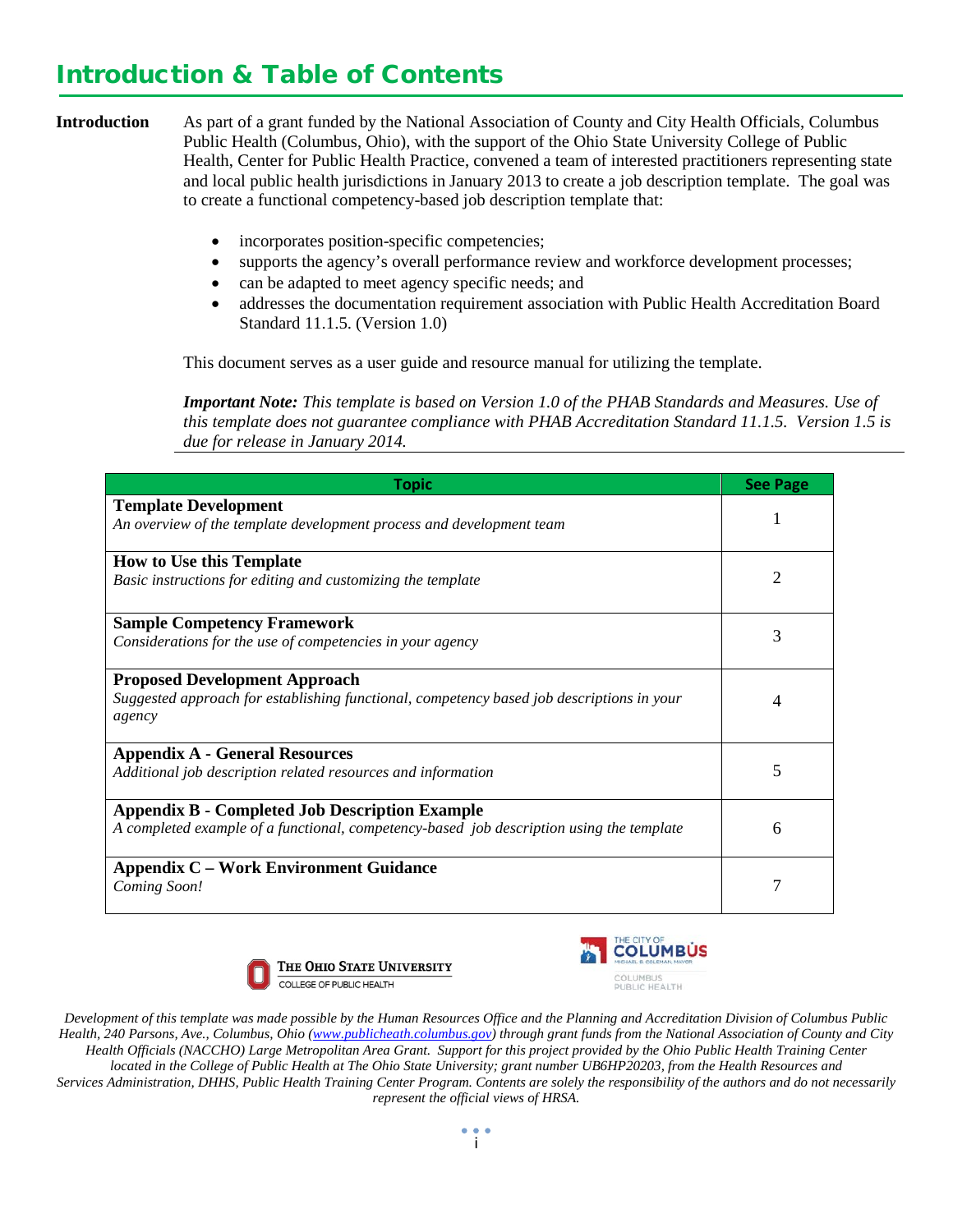### Template Development

| <b>Development</b><br>Team           | The following individuals contributed to the development of the template:                                                                                                                                                                                                                                                                                                                                                                                                                                                                                                                                                                                                                                                                                                                                                                                                                                                            |                                                   |  |
|--------------------------------------|--------------------------------------------------------------------------------------------------------------------------------------------------------------------------------------------------------------------------------------------------------------------------------------------------------------------------------------------------------------------------------------------------------------------------------------------------------------------------------------------------------------------------------------------------------------------------------------------------------------------------------------------------------------------------------------------------------------------------------------------------------------------------------------------------------------------------------------------------------------------------------------------------------------------------------------|---------------------------------------------------|--|
|                                      | <b>Agency</b>                                                                                                                                                                                                                                                                                                                                                                                                                                                                                                                                                                                                                                                                                                                                                                                                                                                                                                                        | <b>Individuals</b>                                |  |
|                                      | <b>Columbus Public Health</b>                                                                                                                                                                                                                                                                                                                                                                                                                                                                                                                                                                                                                                                                                                                                                                                                                                                                                                        | Laurie Dietsch, Kristen Miele, Tracy Poling, Beth |  |
|                                      |                                                                                                                                                                                                                                                                                                                                                                                                                                                                                                                                                                                                                                                                                                                                                                                                                                                                                                                                      | Ransopher & Kevin Williams                        |  |
|                                      | Cuyahoga County Board of Health                                                                                                                                                                                                                                                                                                                                                                                                                                                                                                                                                                                                                                                                                                                                                                                                                                                                                                      | Najeebah Shine                                    |  |
|                                      | Delaware County General Health                                                                                                                                                                                                                                                                                                                                                                                                                                                                                                                                                                                                                                                                                                                                                                                                                                                                                                       | Angie Breckler, Rosemary Chaudry, Amy Whitney &   |  |
|                                      | District                                                                                                                                                                                                                                                                                                                                                                                                                                                                                                                                                                                                                                                                                                                                                                                                                                                                                                                             | Temi Daramola (student intern)                    |  |
|                                      | Franklin County Public Health                                                                                                                                                                                                                                                                                                                                                                                                                                                                                                                                                                                                                                                                                                                                                                                                                                                                                                        | Todd Hansen & Beth Pierson                        |  |
|                                      | Licking County Board of Health                                                                                                                                                                                                                                                                                                                                                                                                                                                                                                                                                                                                                                                                                                                                                                                                                                                                                                       | Chad Brown                                        |  |
|                                      | Ohio Department of Health                                                                                                                                                                                                                                                                                                                                                                                                                                                                                                                                                                                                                                                                                                                                                                                                                                                                                                            | Debora Branham & Cherene Watkins                  |  |
|                                      | OSU College of Public Health,                                                                                                                                                                                                                                                                                                                                                                                                                                                                                                                                                                                                                                                                                                                                                                                                                                                                                                        | Melissa Sever (facilitator)                       |  |
|                                      | Center for Public Health Practice                                                                                                                                                                                                                                                                                                                                                                                                                                                                                                                                                                                                                                                                                                                                                                                                                                                                                                    |                                                   |  |
|                                      |                                                                                                                                                                                                                                                                                                                                                                                                                                                                                                                                                                                                                                                                                                                                                                                                                                                                                                                                      |                                                   |  |
| <b>Development</b><br><b>Process</b> | In January 2013, Columbus Public Health convened a development team for the purpose of<br>establishing an outline for a functional, competency-based job description template. The process was<br>facilitated by a consultant from the OSU College of Public Health, Center for Public Health Practice<br>(CPHP). The process began with the team reviewing existing job descriptions. Key elements of a<br>functional, competency-based job description, as well as PHAB documentation requirements (Version<br>1.0), were identified. The development team translated these key elements into a job description<br>outline.<br>Using the outline as a guide, CPHP drafted a job description template. The template was reviewed by<br>members of the development team and comments and feedback were incorporated. This associated<br>user guide and resource manual was developed to support agencies in the use of the template. |                                                   |  |
| <b>Questions</b>                     | materials to be added, please contact:                                                                                                                                                                                                                                                                                                                                                                                                                                                                                                                                                                                                                                                                                                                                                                                                                                                                                               |                                                   |  |
|                                      | This Job Description Template User Guide & Resource Manual will be updated as new resources are<br>identified. For questions about this template, and/or suggestions for additional resources and sample<br>Melissa Sever, MPH, MCHES, in the Center for Public Health Practice at The Ohio State University<br>College of Public Health; msever@cph.osu.edu or (614) 292-2047.                                                                                                                                                                                                                                                                                                                                                                                                                                                                                                                                                      |                                                   |  |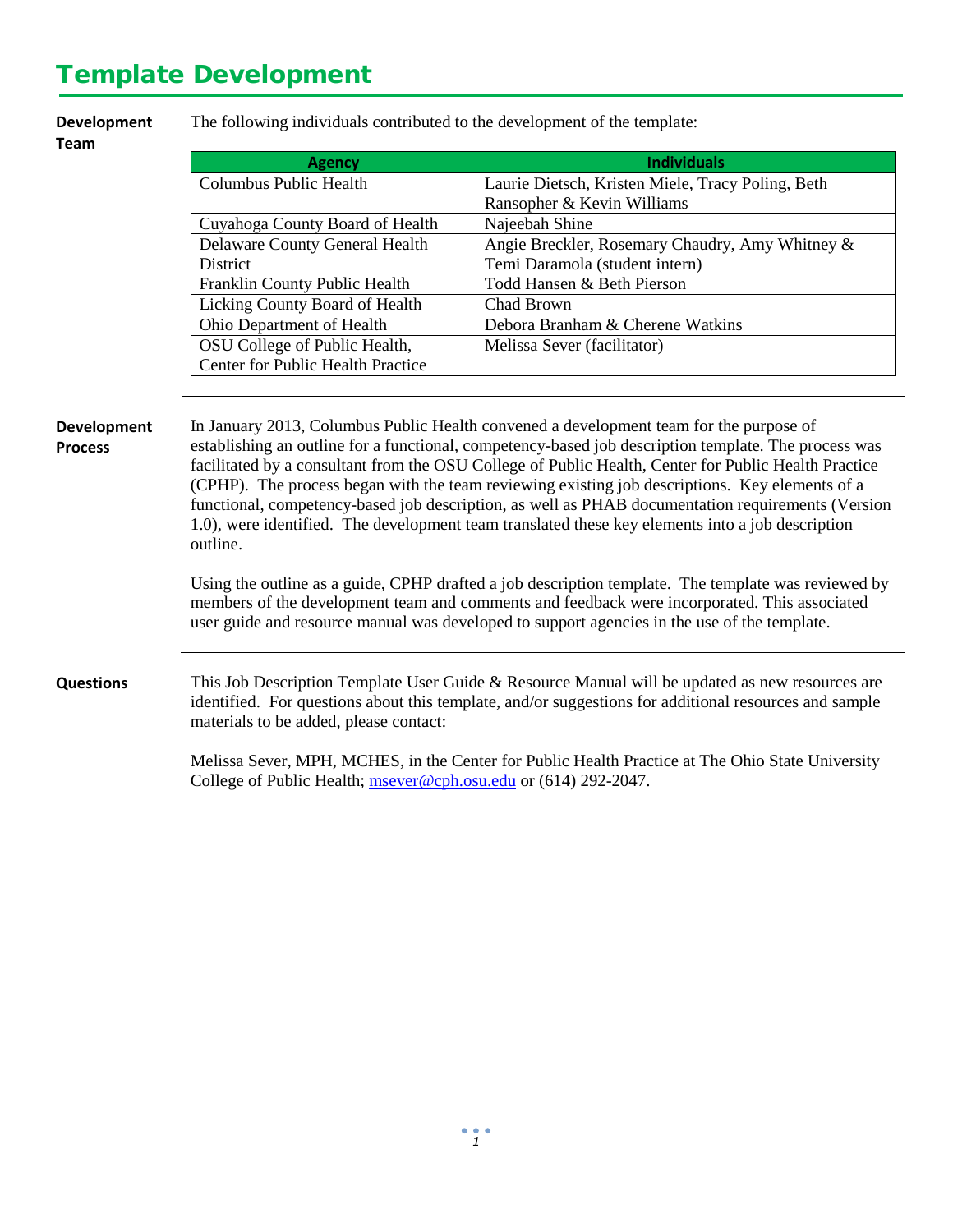#### How to Use the Template

**Introduction** The job description template contains the following sections, which can be edited and modified to meet your agency's specific needs: • General Position Information • Functional Position Summary • Essential Duties • Non-Essential Duties (optional) • Minimum Qualifications • Key Competencies • Work Environment • Approvals **Editing the Template** The template is a Microsoft Word document. The template is formatted as a series of tables that can be edited. Document text is in two colors: • **Black:** Standard language that does not need modified. • **Red:** Provides instructions / examples for completing each section. All red text should be edited or deleted to meet an agency's specific needs. If the red text is edited, it should be changed to black before considering the document final. Sections also may be added to further customize the document for your agency. An example of a completed template is provided in Appendix B. **Accreditation Considerations** This template has been designed to address one of the documentation requirements for Public Health Accreditation Board Standard 11.1.5 (Version 1.0)*; Implement and adhere to the health departments human resources policies and procedures.* According to the standard, each health department must provide two examples of position descriptions, or job descriptions, and also demonstrate how the descriptions are made available to staff (e.g. agency intranet, policy manual, HR department). While the current standard does not require that job descriptions are competency-based, feedback from agencies that have gone through site visits indicated that PHAB reviewers may ask for this. In addition, a competency-based job description is an important component of the overall workforce development cycle. The performance of the competencies presented in an employee's job description would be assessed as part of the annual performance review process which would then be utilized to shape the employee's individual development plan (performance and professional goals for the upcoming year). **Important Note:** *PHAB Standards and Measures Version 1.5 will be released in January 2014*

*which will likely result in changes to the documentation requirements for this standard. This template will be revised and updated to reflect the new standards and measures once released.*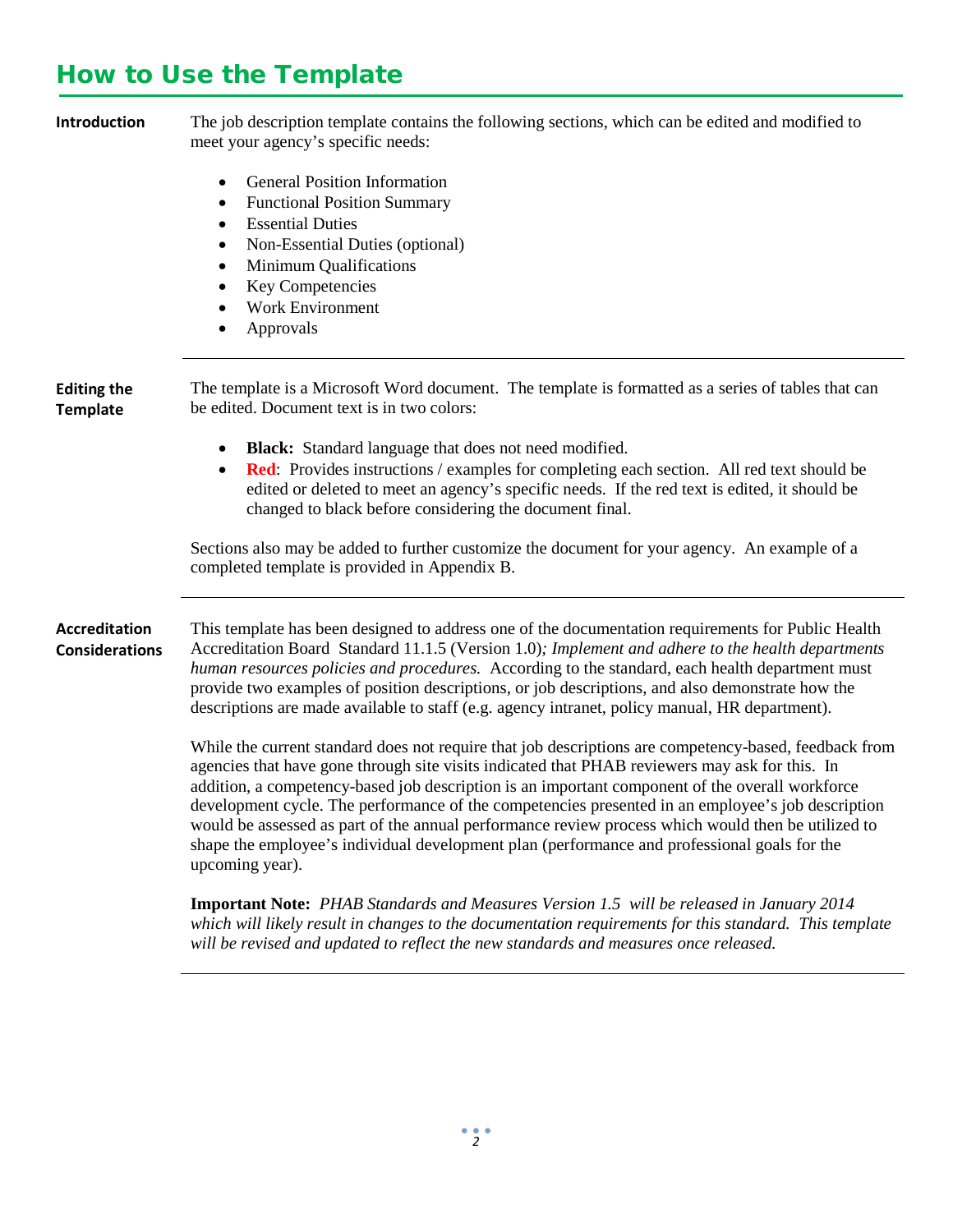#### Competency Framework

| Introduction                   | One challenging aspect of establishing competency-based job descriptions is navigating the multitude<br>of competency sets that exist for the wide range of professions and disciplines that make up the public<br>health workforce and how to document them. To assist you in establishing competencies for your<br>agency, the following competency framework is provided as an example for your consideration. |                                                                                                                                                                                                                                                                                                                                |  |  |
|--------------------------------|-------------------------------------------------------------------------------------------------------------------------------------------------------------------------------------------------------------------------------------------------------------------------------------------------------------------------------------------------------------------------------------------------------------------|--------------------------------------------------------------------------------------------------------------------------------------------------------------------------------------------------------------------------------------------------------------------------------------------------------------------------------|--|--|
| Competency<br><b>Defined</b>   | Many definitions for competency can be found in the literature. One common definition is shown<br>below. It is suggested that your agency agree upon a definition of competency at the beginning of the<br>project to ensure that everyone is grounded in the same understanding of the term.                                                                                                                     |                                                                                                                                                                                                                                                                                                                                |  |  |
|                                | "Applied skills and knowledge that enable people to perform work"<br>(Adapted from the Competency to Curriculum Toolkit, 2008)                                                                                                                                                                                                                                                                                    |                                                                                                                                                                                                                                                                                                                                |  |  |
|                                | Note: The template development team suggested adding the word "abilities" to the above definition, to better<br>align with terminology found in the literature that commonly references KSA's - knowledge, skills, & abilities.                                                                                                                                                                                   |                                                                                                                                                                                                                                                                                                                                |  |  |
| Competency<br><b>Framework</b> | Below is a three-level framework to consider when organizing competencies for your agency. The<br>framework is adapted, with permission, from Columbus Public Health.                                                                                                                                                                                                                                             |                                                                                                                                                                                                                                                                                                                                |  |  |
|                                |                                                                                                                                                                                                                                                                                                                                                                                                                   |                                                                                                                                                                                                                                                                                                                                |  |  |
|                                |                                                                                                                                                                                                                                                                                                                                                                                                                   |                                                                                                                                                                                                                                                                                                                                |  |  |
|                                | Organizational                                                                                                                                                                                                                                                                                                                                                                                                    | Organizational<br>Broad competencies applicable to all employees of<br>the agency, regardless of position. Should align<br>with the mission, vision, and or values of the<br>agency; include on all job descriptions. (Examples:<br>customer service, quality, health equity, teamwork,<br>communication, and/or preparedness) |  |  |
|                                |                                                                                                                                                                                                                                                                                                                                                                                                                   | <b>Job Specific</b>                                                                                                                                                                                                                                                                                                            |  |  |
|                                | <b>Job Specific</b>                                                                                                                                                                                                                                                                                                                                                                                               | Competencies that apply to public health staff. Job<br>specific descriptions for staff should include<br>functional public health competencies that apply to<br>the position. (Example: Council on Linkages Core<br>Competencies for the Public Health Workforce)                                                              |  |  |
|                                |                                                                                                                                                                                                                                                                                                                                                                                                                   | <b>Professional / Discipline Specific</b>                                                                                                                                                                                                                                                                                      |  |  |
|                                | Professional                                                                                                                                                                                                                                                                                                                                                                                                      | Competencies associated with professional<br>positions and position-specific descriptions that<br>apply to licensures and certifications required for<br>the position. (Examples: Health Education,                                                                                                                            |  |  |

**Note:** *The template development team suggested adding a 4th level to the framework which encompasses additional management/supervisory/executive competencies not included in the Council on Linkages Core Competencies. Agencies may consider incorporating these management/supervisory/executive competencies into the job-specific category, or include as a separate level within the framework.*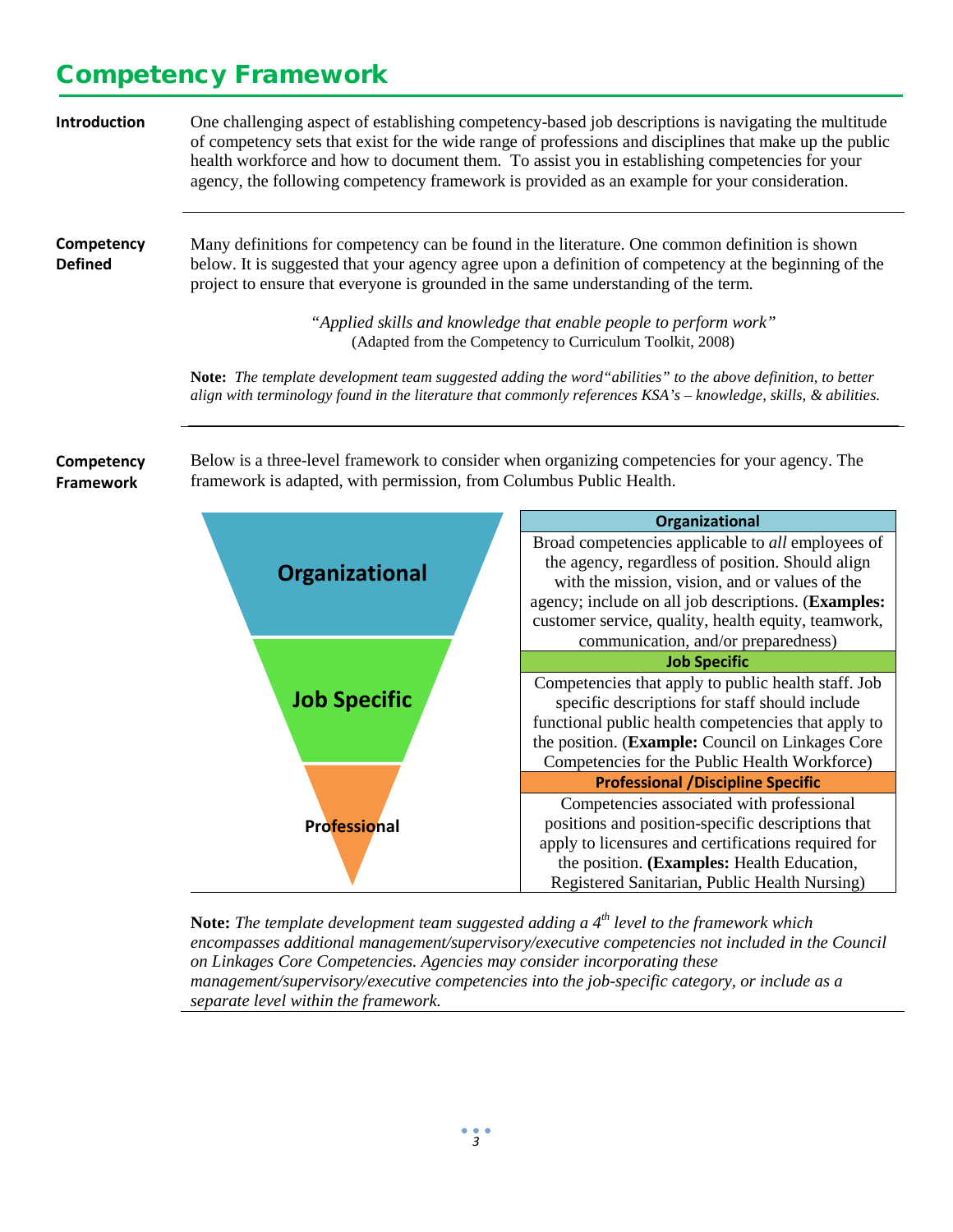#### Development Approach

**Introduction** The approach presented below was used by Columbus Public Health to establish functional, competency-based job descriptions for health department staff. It is presented here as an approach to consider for your agency.

**Steps in the** 

The steps in the process, as well as the responsible parties, are outlined below.

#### **Process**

| <b>Step</b>    | <b>Action</b>                                                            | <b>Who</b>             |
|----------------|--------------------------------------------------------------------------|------------------------|
| 1              | Establish job description development team (3-5 staff including          | <b>Human Resources</b> |
|                | HR representative).                                                      |                        |
| 2              | Identify competency framework to be used by agency; including            | Development Team       |
|                | development and adoption of organizational competencies, if              |                        |
|                | applicable.                                                              |                        |
| 3              | Present competency framework to agency leadership for approval.          | Development Team       |
| $\overline{4}$ | Select 2-4 key leadership positions within the agency as a starting      | Development Team &     |
|                | point to create functional job descriptions.                             | Agency Leadership      |
| $\mathfrak{S}$ | Gather existing job descriptions for the selected positions, if          | <b>Human Resources</b> |
|                | available.                                                               |                        |
| 6              | Convene meeting with leadership team to work on job descriptions         | Development Team       |
|                | for selected positions; consider breaking leadership team into small     |                        |
|                | workgroups each addressing one of the selected positions. (Note:         |                        |
|                | Workgroup should include the individual whose job description is         |                        |
|                | being created / revised.)                                                |                        |
| $\overline{7}$ | Workgroups charged with:                                                 | Agency Leadership      |
|                | reviewing existing job description for position, if available            |                        |
|                | identifying competencies for position, and<br>$\bullet$                  |                        |
|                | drafting new job description using the template as a guide.<br>$\bullet$ |                        |
| 8              | Coordinate open review and comment period for newly drafted job          | Development Team       |
|                | descriptions; include full leadership team (and board of health, if      |                        |
|                | applicable).                                                             |                        |
| 9              | Make final edits / revisions to job description based on feedback.       | <b>Human Resources</b> |
| 10             | Approve and adopt new job descriptions per HR policy.                    | <b>Human Resources</b> |

Once all key leadership positions have been addressed, the intent is that the process repeats making its way down the organizational structure. Leadership staff work with their direct reports to address those positions. The leadership team's direct reports are then responsible for repeating the process with their staff. This continues until job descriptions have been created / revised for all staff positions.

**Note:** *For more information about this approach, please contact Elizabeth Ransopher at Columbus Public Health [eransopher@columbus.gov](mailto:eransopher@columbus.gov) or (614) 645-0308.*

**Other Considerations** Below are two additional items to consider during the development process:

- As you are writing the description and identifying competencies, focus on the *position*, not the individual currently holding the position; this helps to ensure objectivity.
- Use a 360° process to obtain feedback on which competencies are applicable to a specific position. This feedback can then be considered when finalizing competencies for a position.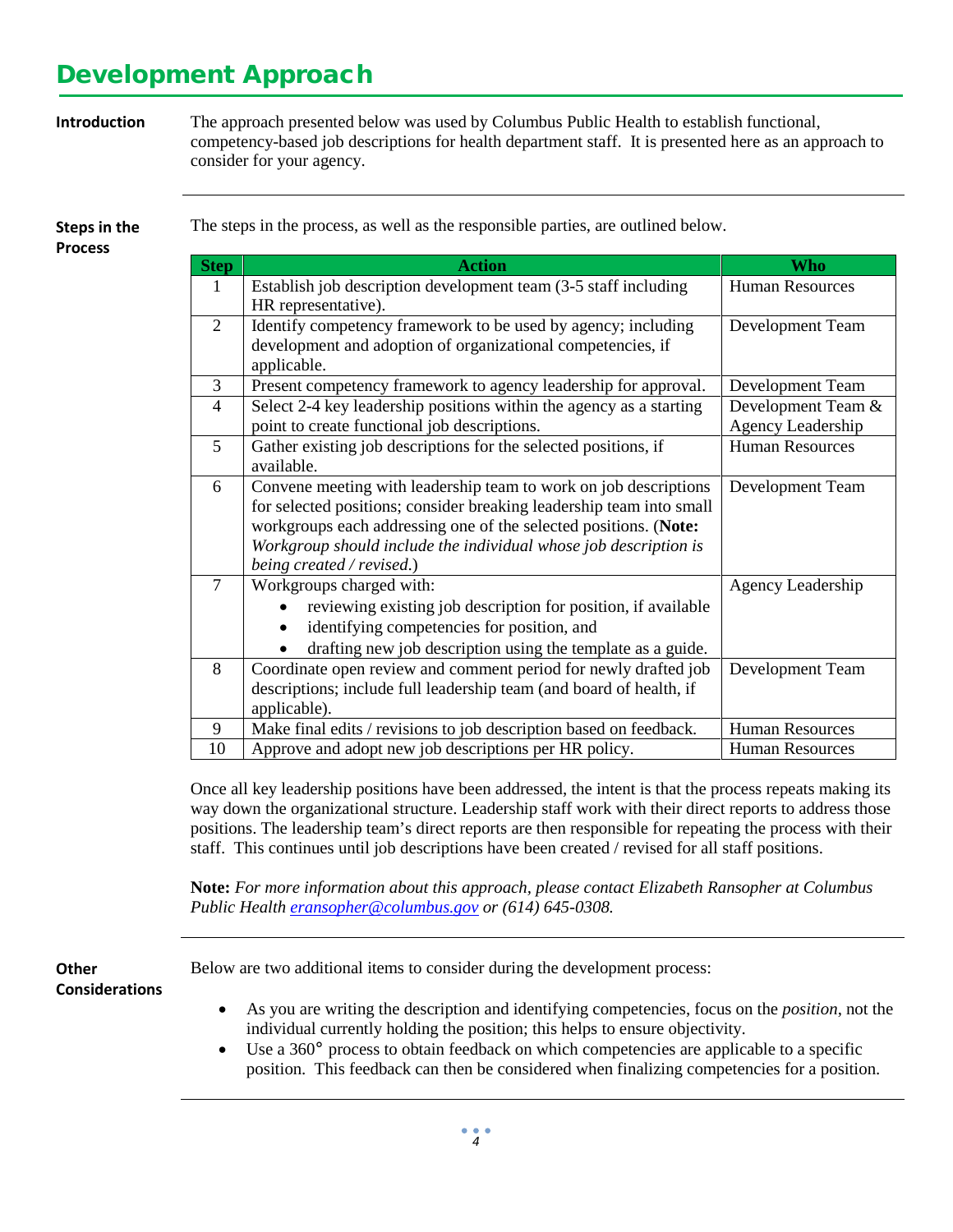#### Appendix A: General Resources

**Introduction** This section provides agencies with resources that may be helpful in this work. If you have additional resources you would like to see included here, please contact Melissa Sever, MPH, MCHES, in the Center for Public Health Practice at The Ohio State University College of Public Health; [msever@cph.osu.edu](mailto:msever@cph.osu.edu) or (614) 292-2047.

| <b>Resource</b>            | <b>Description</b>                                                                                    |  |  |
|----------------------------|-------------------------------------------------------------------------------------------------------|--|--|
| <b>Competency Sets</b>     | The following are links to core public health and job-specific competency sets. The links             |  |  |
|                            | provided her are by no means exclusive or exhaustive: Canadian Public Health Core                     |  |  |
|                            | Competencies; Community Health Worker; General Competency Library (State of Iowa);                    |  |  |
|                            | Council on Linkages Core Competencies for Public Health Workforce; Counselor; Dentist;                |  |  |
|                            | Dietician; Environmental Health ; Epidemiology; Emergency Preparedness; Health Education;             |  |  |
|                            | Health Equity; Informatics/IT; Lab Technologists; Leadership; Master of Public Health                 |  |  |
|                            | Students; Medical Director; Public Health Nursing, Social Work; Veterinarian                          |  |  |
| Competency to              | The Competency-to-Curriculum Toolkit is presented to the public health workforce training and         |  |  |
| Curriculum Toolkit         | education community as an aid in assuring that the workforce, key to the public health                |  |  |
|                            | infrastructure, is truly competent to perform essential public health services in all areas of public |  |  |
|                            | health practice.                                                                                      |  |  |
|                            | http://www.phf.org/resourcestools/Documents/Competency_to_Curriculum_Toolkit08.pdf                    |  |  |
| US Office of               | OPM works in several broad categories to recruit, retain, and honor a world-class workforce for       |  |  |
| Personnel                  | the American people. Multiple resources and examples ranging from performance management              |  |  |
| Management                 | to executive-level competencies can be found here. www.opm.gov/ses/recruitment/ecq.asp                |  |  |
| Society for Human          | The Society for Human Resource Management (SHRM) is the world's largest association                   |  |  |
| <b>Resource Management</b> | devoted to human resource management.                                                                 |  |  |
|                            | http://www.shrm.org/Publications/hrmagazine/EditorialContent/Pages/0607grossman.aspx                  |  |  |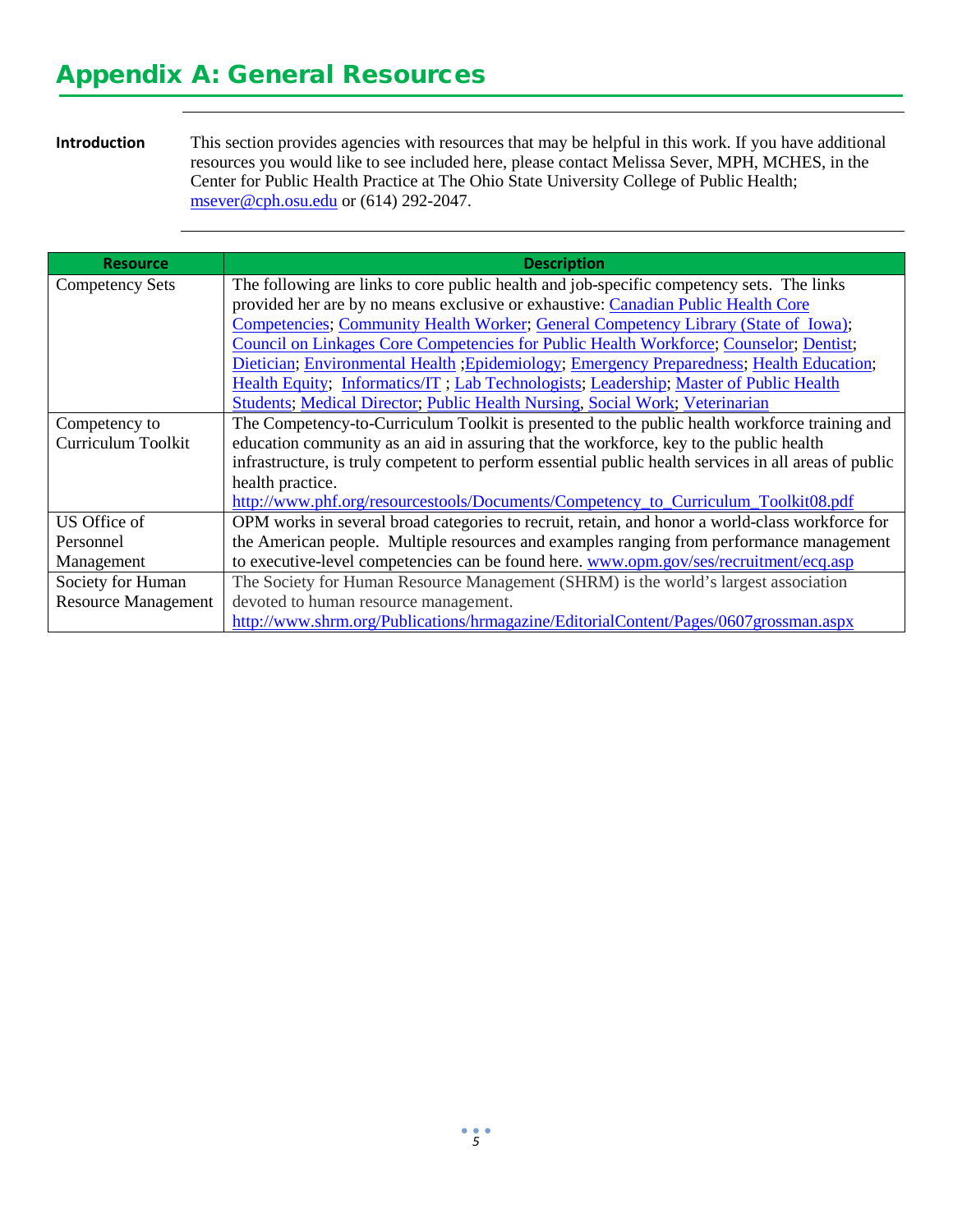#### Appendix B: Completed Job Description Example

| <b>Position Title:</b>    | Program Planner I                        |                  |  |                     | <b>Position #:</b>                 | 12345  |
|---------------------------|------------------------------------------|------------------|--|---------------------|------------------------------------|--------|
| <b>Working Title:</b>     | Traffic Safety Health Educator           |                  |  |                     |                                    |        |
| <b>Agency Unit:</b>       | Division of Family Health<br>Reports to: |                  |  |                     | Director of Family Health Division |        |
| <b>Employment Status:</b> | Full-Time                                | <b>Pav Grade</b> |  | $$45,000 - $57,000$ | <b>FLSA Status:</b>                | Exempt |

**Position Summary:** Plan, implement, and evaluate multiple traffic safety-related initiatives. Coordinate the agency's car seat program. Support management and coordination of the agency's traffic safety grant. Prepare and deliver culturally and linguistically appropriate presentations for the purpose of educating stakeholders and the general public. Represent the agency at local and state meetings; coordinate the county's traffic safety coalition. Gather and review data to identify new areas of need. Identify potential sources of external funding to support new initiatives. Assist with grant proposal development and reporting. Participate in overall program planning for the Health Education Division. Grant funded with anticipated annual renew.

- **Essential Duties:** 60%: Plan, implement and evaluate traffic safety initiatives 15%: Prepare and deliver educational presentations and materials 10%: Coordinate and actively participate in local and state meetings 10%: Assist with grant management, proposal development, and reporting 5%: Other duties as assigned **Non-Essential Duties:**  In the event of an emergency, this position will report to the County's Emergency Operations Center. **Minimum Qualifications:** Position requires a Bachelor degree in Health Education or related field and documented experience with Microsoft Office applications. Current CHES certification preferred. **Key Competencies:** This position is aligned with th[e National Commission for Health Education Credentialing Seven](http://www.nchec.org/credentialing/responsibilities/)  [Areas of Responsibility](http://www.nchec.org/credentialing/responsibilities/) for a Health Educator. The following Council on Linkages Core Competencies (as of 4/20/13) for this position include: • Analytical Assessment Skills: 1A2, 1A5 • Policy Development & Program Planning: 2A2, 2A4, 2A6 • Communication: 3A1, 3A2, 3A4 • Cultural Competency: 4A2
	- Community Dimensions of Practice: 5A3, 5A4, 5A5, 5A7,5A9, 5A10
		- Public Health Science: 6A1, 6A2, 6A3
		- Financial Planning & Management: 7A3, 7A4, 7A5, 7A7, 7A9
		- Leadership and Systems Thinking: 8A1, 8A2
- **Work Environment:** General office setting in the health department facility. Work performed in the community may subject this position to adverse weather conditions and challenging interactions with off-site locations and community members. Some in state and out of state travel required; driver's license required.

| Jane Doe<br><b>Approvals:</b> |             | President, Healthy County Board of Health | April 20, 2013 |  |
|-------------------------------|-------------|-------------------------------------------|----------------|--|
|                               | <b>Name</b> | Title                                     | Date           |  |
|                               | John Doe    | Human Resources Director                  | April 21, 2013 |  |
|                               | <b>Name</b> | Title                                     | Date           |  |